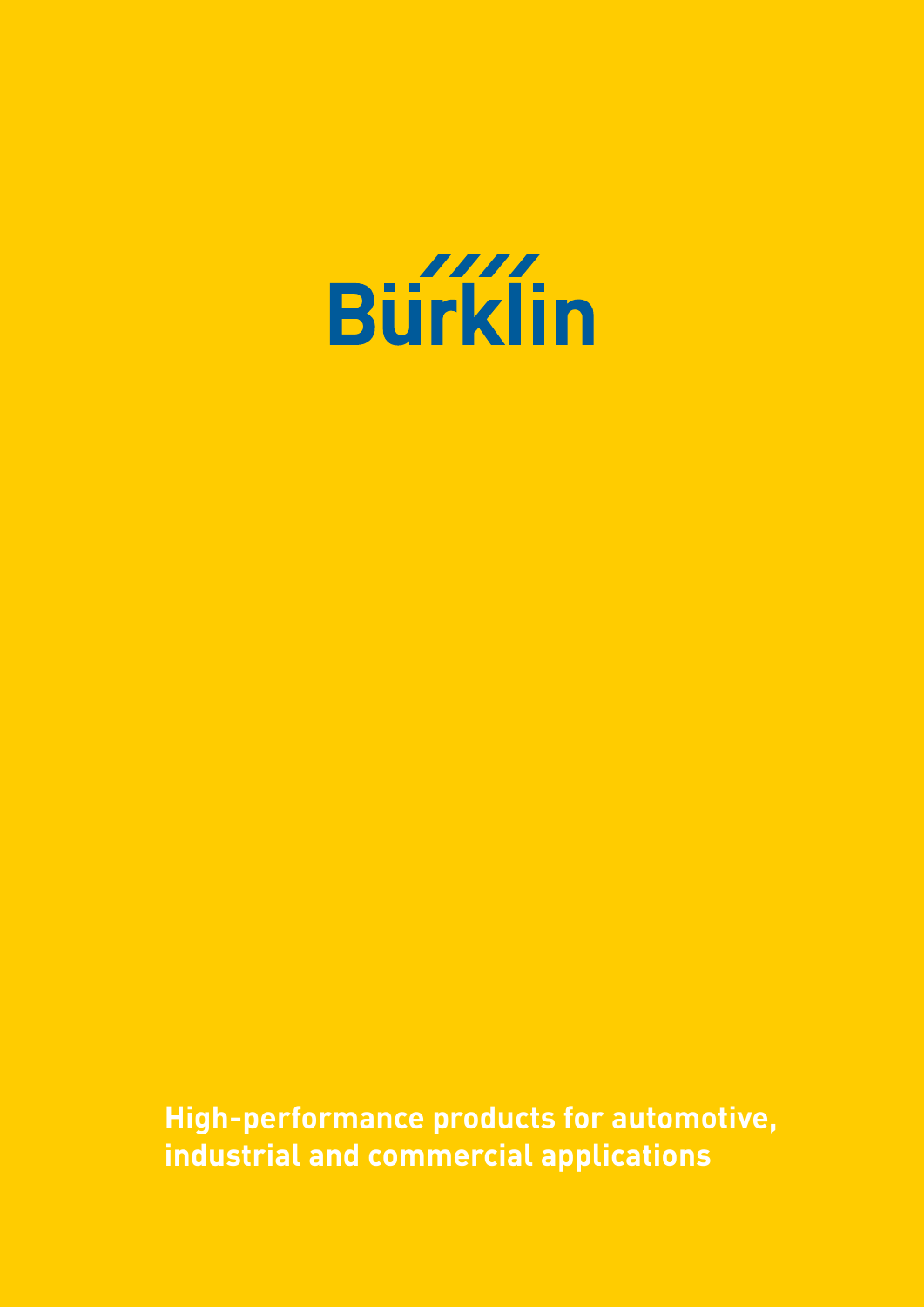

### **An overview of our services:**

An extensive Marquardt product portfolio for a wide variety of applications Top quality products from a well known manufacturer Customized solutions available on request Readily available products from our warehouse offered at a good value for the money In-stock switches available from just one unit (no MOQ) A reeling service for the Series 3006 tact switches A quick and easy 24 / 7 online ordering service at **www.buerklin.com** Long-standing partnerships Fast delivery services (eg.: same-day, next-day, scheduled, …) Data sheets available online Inventory management services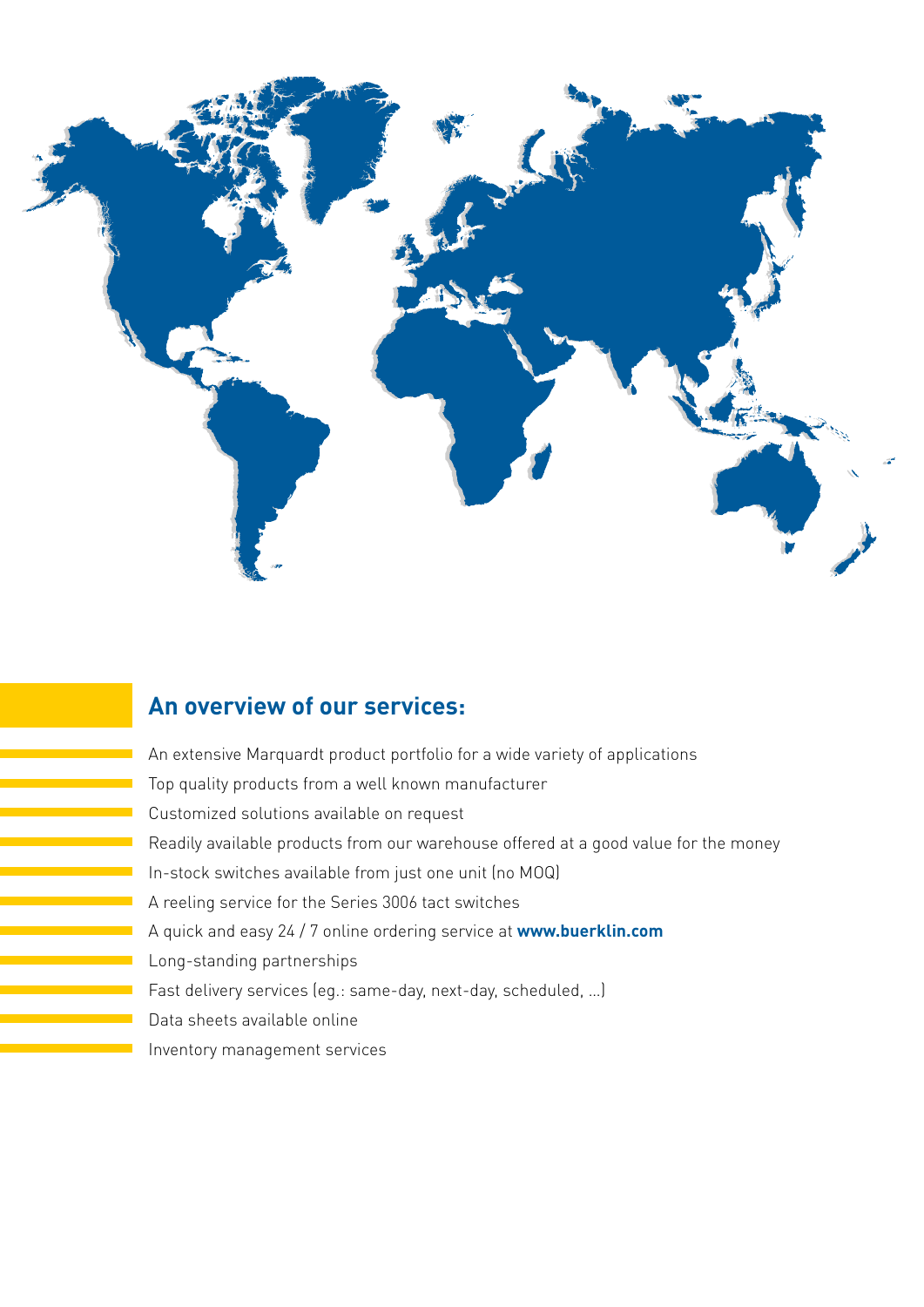### **Cooperation is important to us.**

Since 1954, Bürklin Elekctronik is a pan-European, family-owned, market leading distributor of high-quality electronic components and products. Of it entire product range, which countains more than 500,000 products from over 600 well-known manufacturers, Bürklin Elektronik stocks more than 75,000 of these products in its warehouse at the company headquarters in Oberhaching near Munich, Germany.

Bürklin Elektronik markets its products all over the world via its online shop, its large in-house sales team, its expending field sales team and at its retail outlet in Oberhaching. Each working day, more than 1,500 shipments are dispatched from modern logistics center. These are supplied to industrial and professional users.

The Marquardt Group was established in 1925 and has remained an independent family enterprise, while developing into a global player. With its two business divisions – Automotive and Switches, Sensors & Controls – the Group is active world wide, in all the major markets. The Switches, Sensors & Controls division develops, produces and markets its products to a wide range of industries and applications.

The Marquardt products range from standard switches to complex customized systems. They are suitable for both small and large-scale productions. Thanks to its vertical integration, its global manufacturing capabilities, its high-quality standards and its product durability, Marquardt creates customer satisfaction and secures the company's competitive position. Marquardt views demanding customer requirements as a special challenge.

For more than 40 years now, the cooperation between Marquardt and Bürklin has guaranteed added value for the customers. The pooling of knowledge, services and logistics performance guarantees a customer-oriented approach to solutions.



### **Product solutions for a wide range of applications.**



Medical and laboratory technology













Office communication Industrial applications Heating and air conditioning technology



agricultural machineries



Power tools



Automotive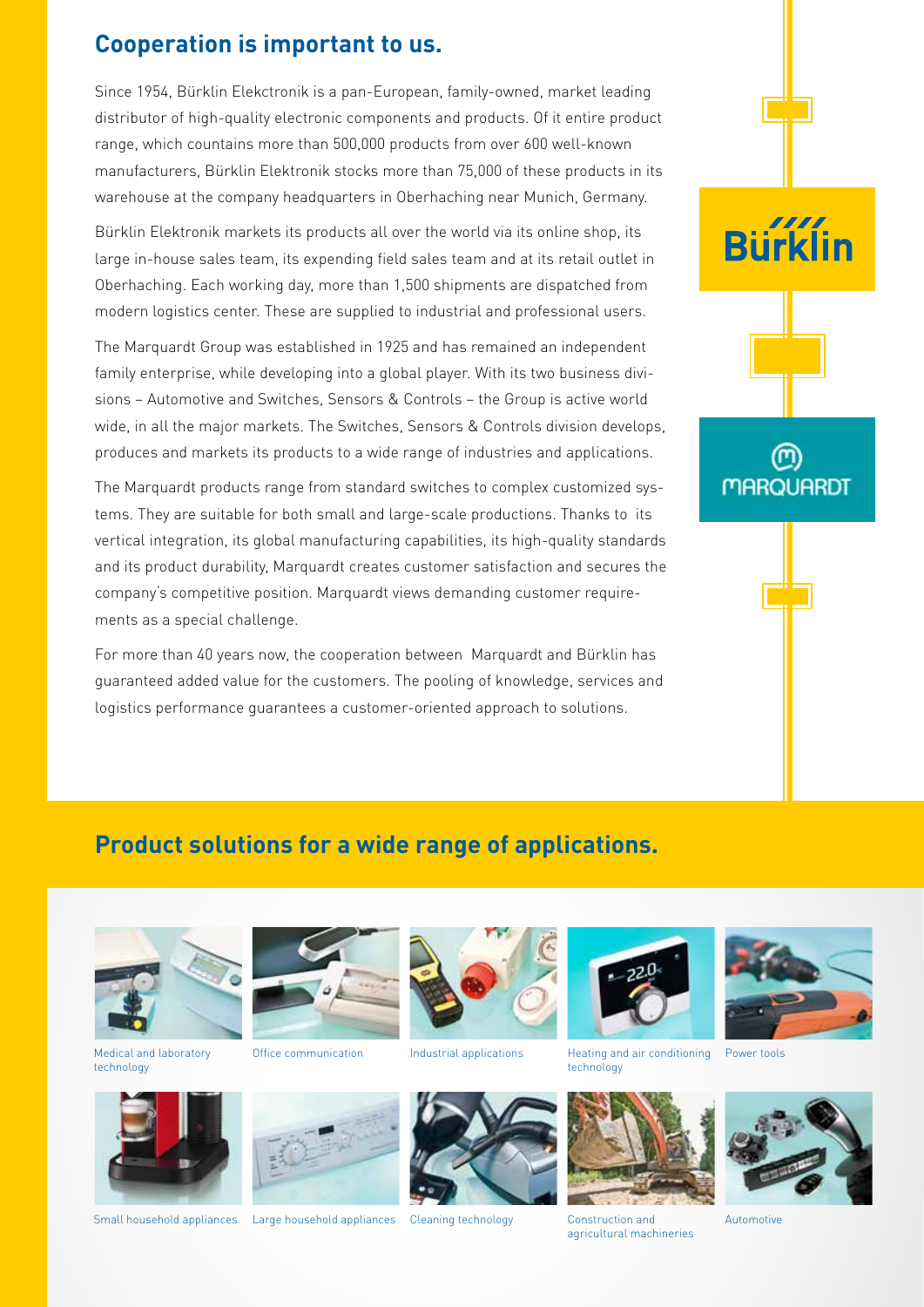### **Bürklin Elektronik** – the largest Marquardt online distributor with lots of in-stock products.

### **Overview of the Marquardt range**

| Rocker switches       |  |
|-----------------------|--|
| Pushbutton switches   |  |
| Toggle switches       |  |
| Slide switches        |  |
| Rotary switches       |  |
| Foot switches         |  |
| Tact and key switches |  |
| Snap-action switches  |  |
| Micro-signal switches |  |
| ECO switches          |  |
|                       |  |
|                       |  |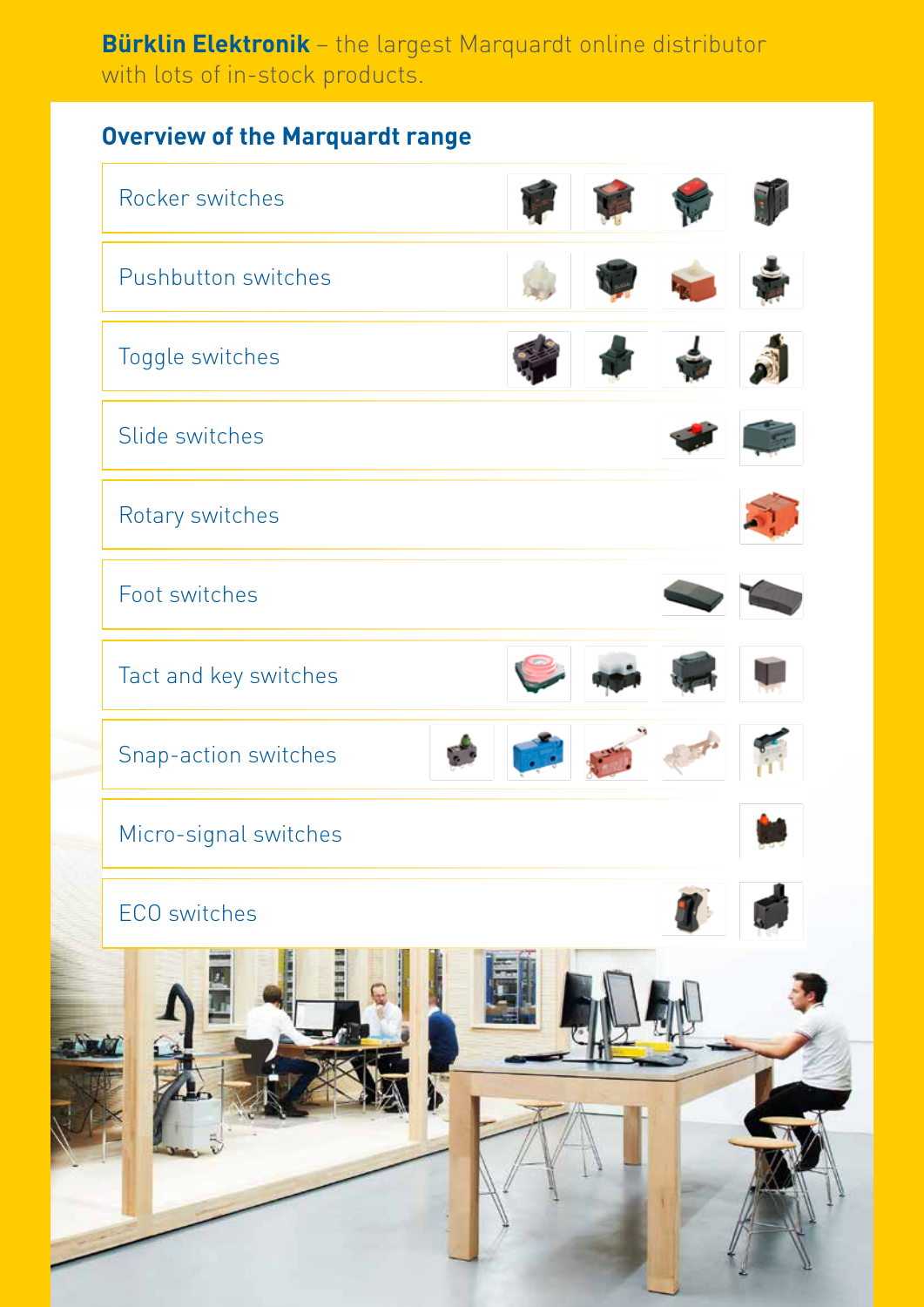### **Maximum functionality – even under extreme conditions.**

The following series provide product solutions with IP protection:

- **▪** 3251
- **▪** 2420
- **▪** 1930
- **▪** 1065
- **▪** 1055 / 1058
- **▪** 1045 / 1048

## **buerklin.com**

**Examples of switching functions**

 $+24 + 44$ 

ON/OFF switch (SPST, DPST)

 $+--\left\{$   $+--\left\{$ 

Normally open contact (momentary) / pushbutton (SPNO, DPNO)

 $\begin{picture}(120,115) \put(0,0){\line(1,0){150}} \put(15,0){\line(1,0){150}} \put(15,0){\line(1,0){150}} \put(15,0){\line(1,0){150}} \put(15,0){\line(1,0){150}} \put(15,0){\line(1,0){150}} \put(15,0){\line(1,0){150}} \put(15,0){\line(1,0){150}} \put(15,0){\line(1,0){150}} \put(15,0){\line(1,0){150}} \put(15,0){\line(1,0){150$ 

ON/OFF switch with signal lamp (SPST-Illuminated, DPST-Illuminated)

 $+22$ 

Normally closed contact / pushbutton (SPNC, DPNC)

Changeover switch (SPDT)

 $W^{-1}$   $W^{-1-1}$ 

Changeover switch with OFF position in the center (SPDT-Center OFF, DPDT-Center OFF)

Changeover switch / pushbutton (SPDT momentary, DPDT momentary)

Lamp

 $\Box$